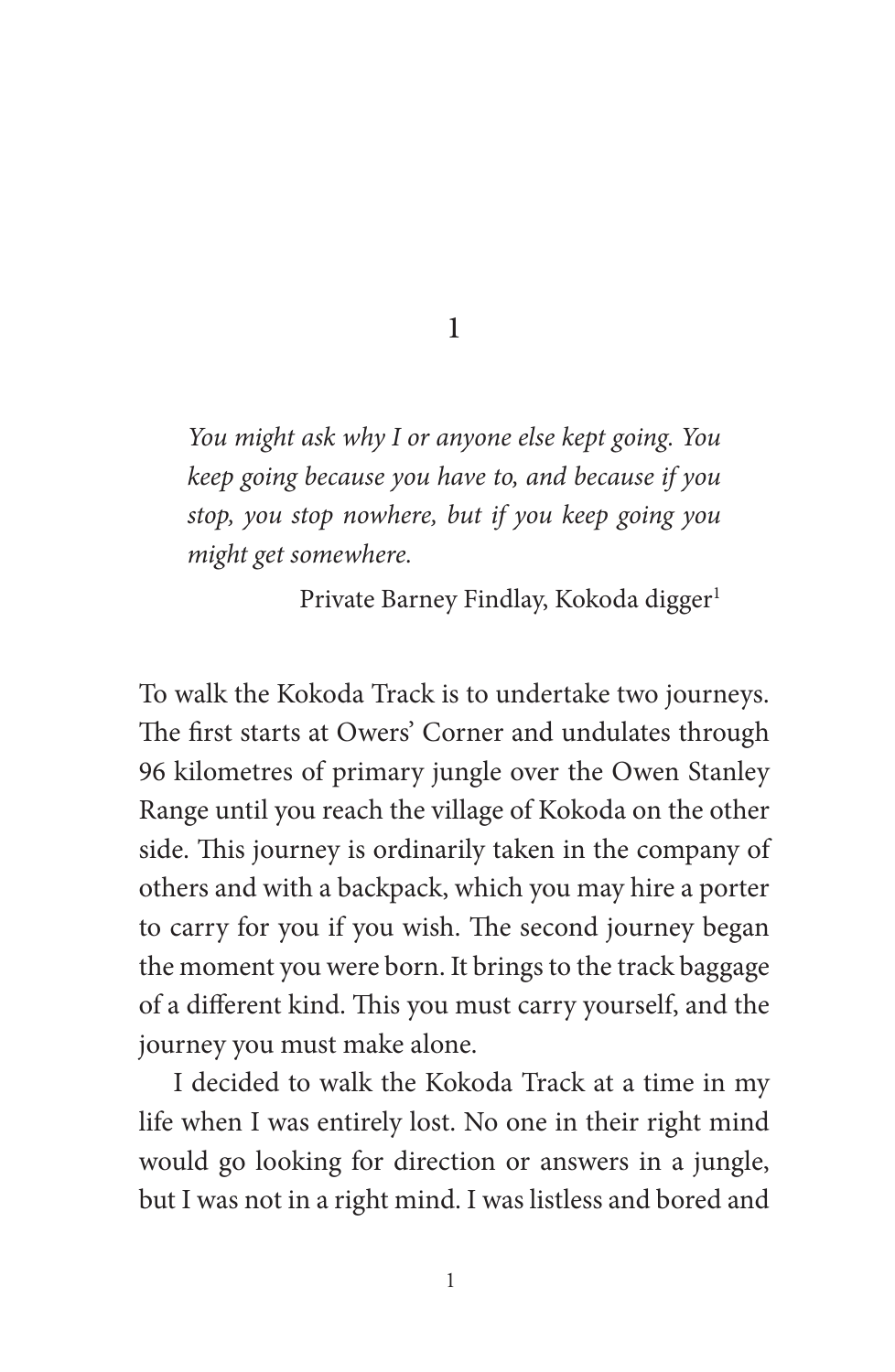numb to life, being in the throes of an especially bleak patch in a major depression.

Perhaps I knew instinctively, what I now know through trial and error in trying to beat this thing, that inertia is the constant enemy of the depressive, and that if you are to have any hope of alleviating this pointless mental illness then the first thing you must do is *move*. Meds and therapy will help, but you can't optimise them unless you move. If you want even a temporary respite from this horrible, hopeless existence, you must move. When your every thought is conspiring against you, when your will has been depleted so that you do not want to go on, you must, somehow, go on. And to go on means to move. It is not a matter of desire but of necessity. To stop is to die a little more, to let the boulder we put our shoulder to each day roll back down the hill and crush us. To move is to survive. There is no way around it. If you want to live, you must *move*.

Moving served another purpose: it provided an excuse to escape. From what exactly, I'm not sure. From Brisbane, certainly. I'd had enough of its choking provincialism. But I was fleeing from things other than my hometown. From life, perhaps. Perhaps even from myself. I was not hoping to "find myself ". Rather, I was hoping to lose myself. I was 33, had recently emerged from an eight-year relationship which I'd singlehandedly destroyed through infidelity and indecision (I was engaged and in love, just not with the same person), and had tossed in a cushy, well-paid job as an in-house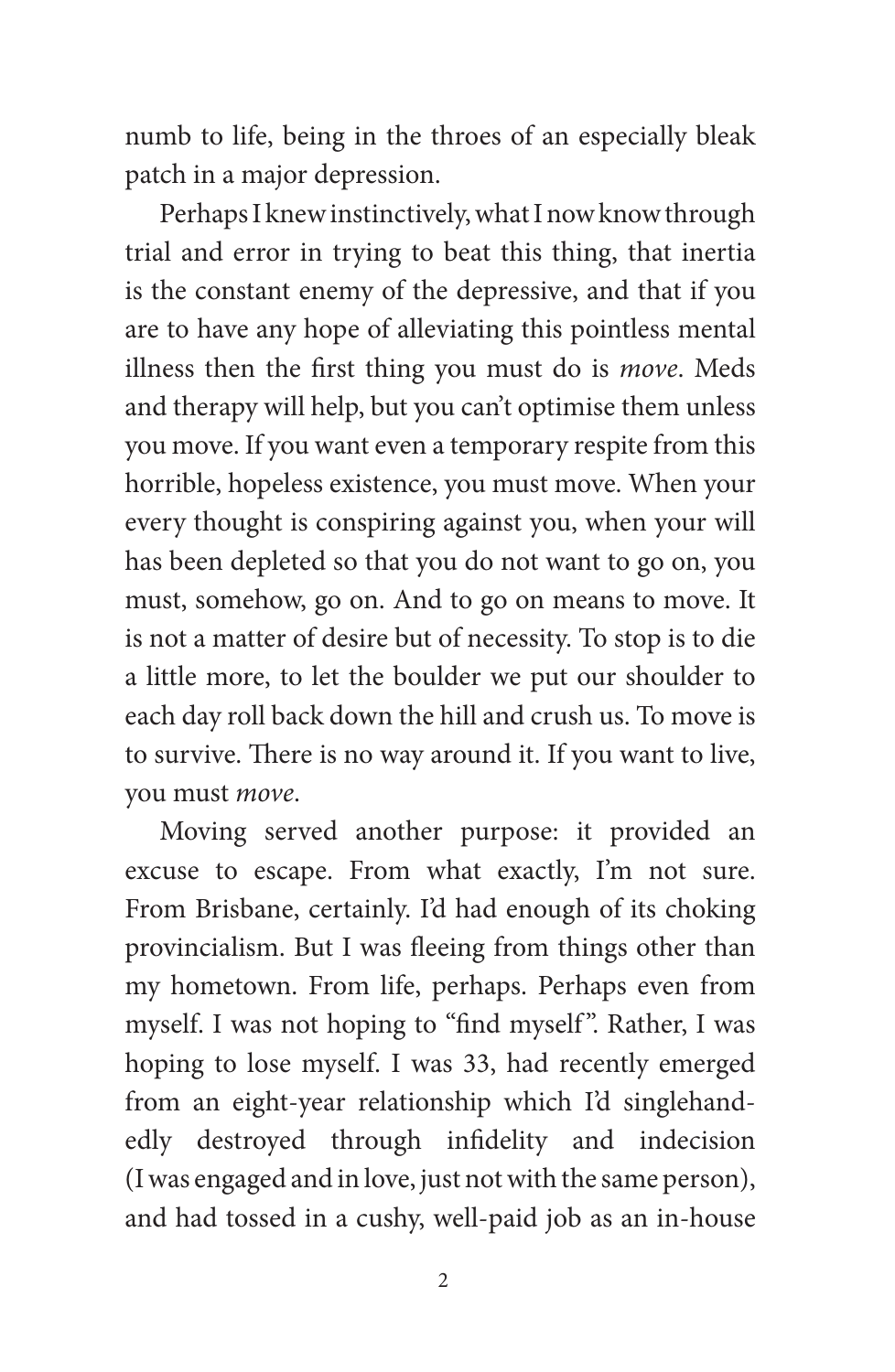lawyer in a fit of pique. It is said that we hold down jobs, but in truth that job held me down. It anchored me and once I'd unmoored myself, I was hopelessly adrift and seized with the impossible feeling that my life was not going to plan despite the fact I had no plan.

Then there was my head. Psychiatrists have examined it for over twenty years like a car mechanic assessing a faulty engine. Each psychiatrist (I've had five) has offered a fresh diagnosis or a variation on a theme: unipolar depression, bipolar disorder, soft bipolar, rapid-cycling bipolar, major depressive disorder, generalised anxiety disorder, attention-deficit hyperactivity disorder and borderline personality disorder. It all reduces to the same thing: I am not right up top. I say this with no shame or pride, though there was a time when, oddly, I revelled in the diagnosis of a mental illness. It is upon this unstable platform that all one's troubles, self-inflicted or otherwise, are delicately balanced. This was the baggage I brought with me to Kokoda.

I walked the track twenty years ago, in 2002. My first attempt to write a book about it shortly thereafter was a complete disaster. It was factually accurate but emotionally dishonest, and the writing was abysmal. I was trying to be the kind of writer I am not. The universal rejection of this cringeworthy effort by the Australian publishing industry was a mercy killing, though it didn't feel like it at the time. Looking back now, I didn't have the maturity or perspective to appreciate the experience. Kokoda was something I had to shelve and allow to gather dust before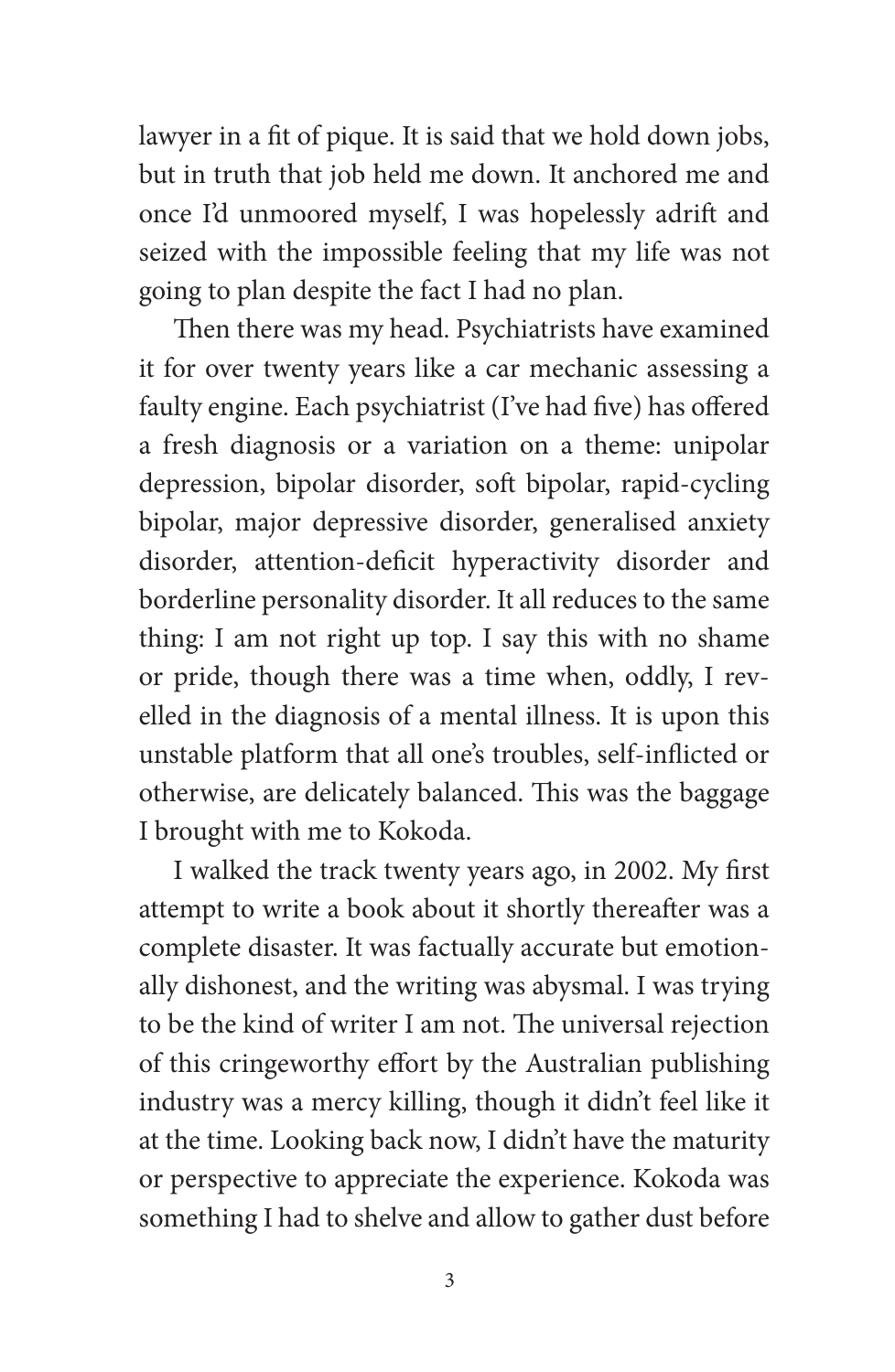taking it down again and appreciating it afresh.

Kokoda was a fortunate impulse. I don't know how the idea of "doing Kokoda" got into my head. Like Gallipoli, Kokoda is so ingrained into our national consciousness that most Australians know *of* it if not *about* it. But once the idea caught on, I simply couldn't budge it. It became a fixation. Something I wanted to do became something I *had* to do. Some ideas are well planned but never executed. Others are executed without any plans at all. Kokoda was one of those. Back then I was in one of two states: paralysed by indecision or impulsive in making decisions. Fortunately, Kokoda was the latter to which I didn't give much thought. I knew the Kokoda Track was in Papua New Guinea, but to me it was just the name of a place with the exotic allure of being somewhere in a jungle. I booked my trip with little appreciation of what I was getting myself in to. I did not know where this pilgrimage would take me, as I did not yet realise I was even on a pilgrimage. That path was yet to be illuminated for me.

I found a trek operator online. There were only a handful in 2002. These days, around 5,000 Australians walk the track each year, but in 2002 it was less than 400. He was ex-army and ex-police, and his photo showed him beribboned with the customary fruit salad of military and police honours. The paintbrush moustache offered extra reassurance that he was a safe pair of hands. On the track, some of us nicknamed him "The Captain", though we never had the nerve to call him that to his face. He'd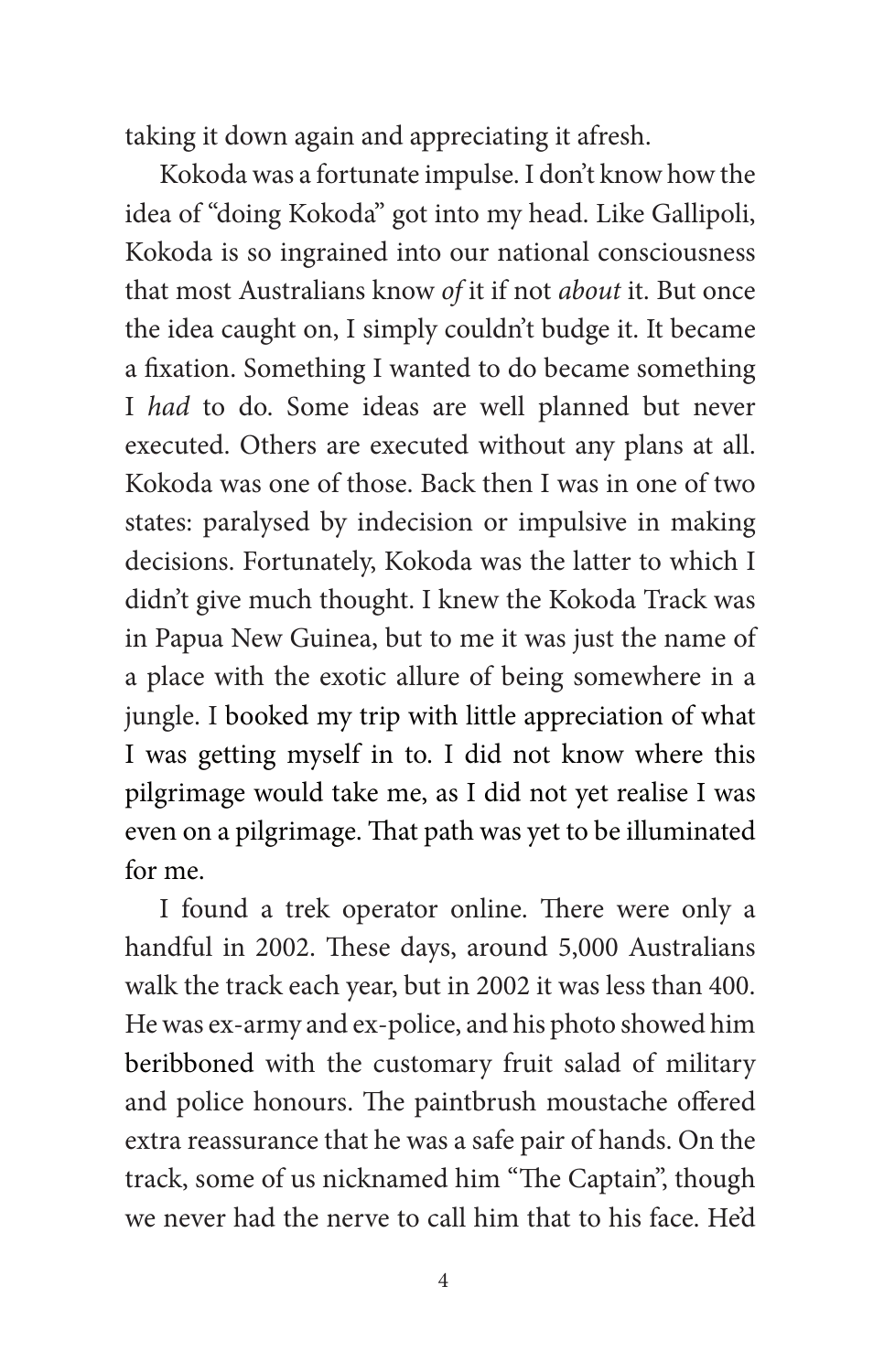been taking people over the track since the mid '80s and had walked it over 50 times. The cost was cheap: less than 2,000 dollars for a ten-day hike. Some trek operators take longer, some shorter; the Captain seemed nicely positioned in the middle. The \$2,000 included a porter, a Papuan who would carry my backpack over the track for me. I'd be hiking with a group of around fifteen, the Captain said.

The waiver he asked me to sign confirmed this would be no pleasure trip. He also needed a letter from my doctor certifying my fitness to walk the track. I wasn't overly perturbed. I was in modest shape, no athlete but no couch potato either. I am six feet and was then about 90 kilograms. I had cottoned on early to the benefits of daily exercise to improve my mental state and was running ten kilometres a day. The track was less than 100 kilometres; ten days at ten kilometres a day. How hard could it be?

The Captain looked like he was in his early fifties and slightly potbellied. If he had walked the track 50 times, I figured I could manage it once. Besides, we'd have good walking conditions, he said. We would walk the track in September at the end of the dry season before it closed to trekkers until the following April. During the wet season there are parts of the track even the sure-footed Papuans find challenging.

I knew only the basics of the Kokoda campaign. We had fought – and beaten – the Japanese there during World War II. Today, they are our friends and allies,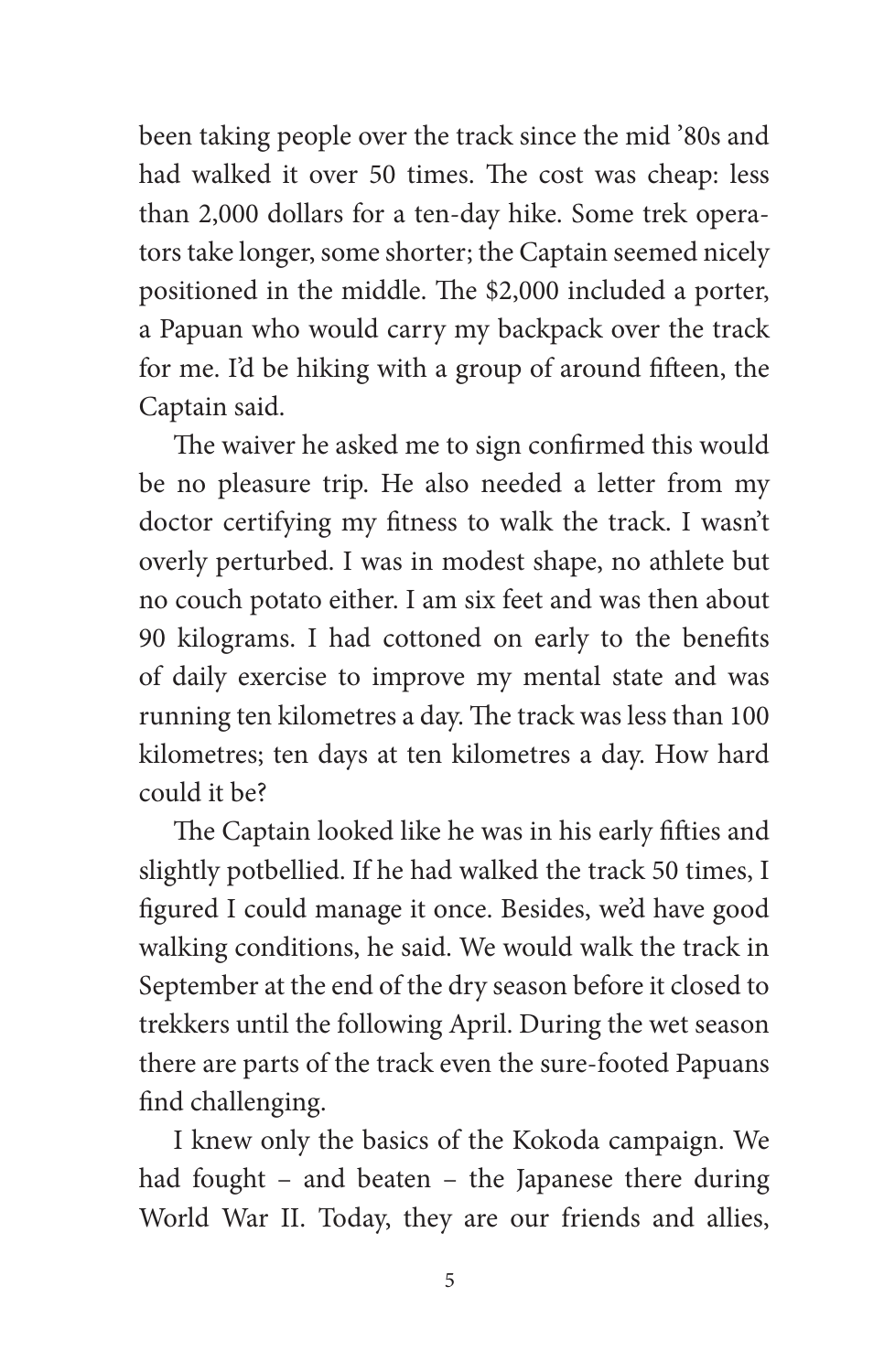"the Japanese". But to a generation of Australians, like my grandparents who lived through the war, they would always be "the Japs" or "the Nips". I was otherwise sketchy on the details.

Walking Kokoda was to change all that. The track is a path to knowledge above all else. I knew some things though. I'd heard of the legendary Fuzzy Wuzzy Angels, the Papuans who endeared themselves to generations of Australians by carrying our injured diggers over the track during the campaign.

I did not come to Kokoda as an unworldly novice but as someone who was reasonably well travelled. I'd been travelling since my early twenties and had visited around 30 countries, mostly in Europe and Asia, and a smattering of the Middle East, but no more than the average Australian satisfying our national wanderlust. But these were urban adventures not jungle ones, and I had never ventured far from the comfortable, safe surrounds of a city.

I had been to Gallipoli too. Any Australian who has been there will tell you the birthplace of the Anzac legend is a soul-stirring place, but I can't say I gave it the attention it deserves. I was recovering from a bout of "Sultan's Revenge", which I'd acquired in Istanbul a few nights earlier, and was nursing a tender stomach and feeling ginger. I was only at Anzac Cove for a matter of hours. The track would offer something entirely different: a ten-day immersion course in the Kokoda campaign.

Our party would pick up the track at its starting point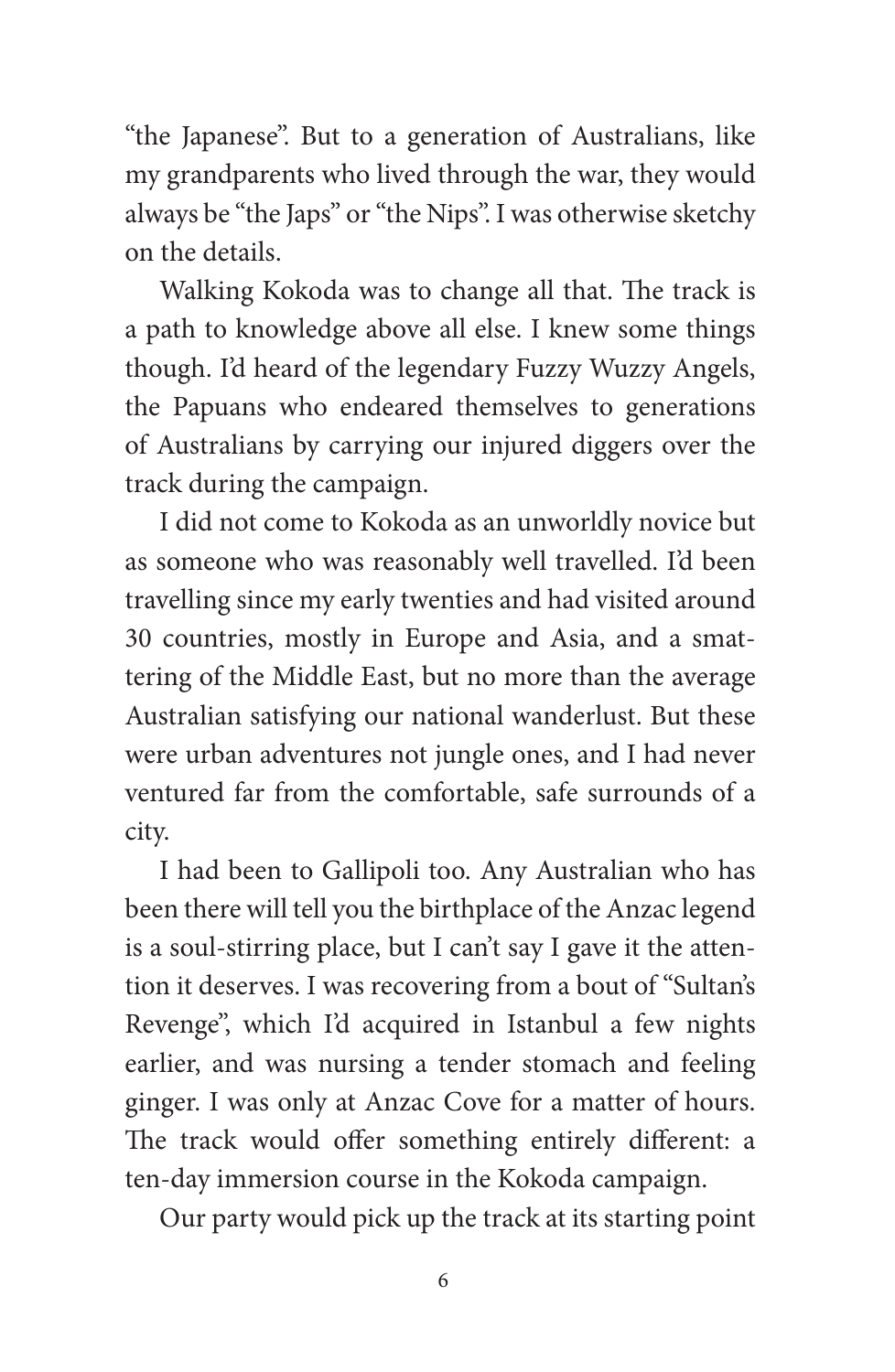of Owers' Corner outside Port Moresby, the capital of Papua New Guinea, on the south coast. We would walk over the range from south to north and emerge at the village of Kokoda, from which the track takes its name. Most trek operators go north to south, which follows the progress of our diggers' retreat as they fought a rear-guard action against the advancing Japanese. The Captain preferred to follow the advance of our troops, south to north from Owers' Corner, not far from where they commenced their counterassault and pushed the Japanese back along the track.

Accommodation would be mostly "jungle camp", he said. But we'd get to stay in a few Papuan villages along the way. The Captain left me in no doubt that once we entered the jungle we would be effectively cut off from the outside world. There would be no mobile reception, no telephones, no internet, no communication of any kind except for shortwave radio, which is only used in emergencies. There would be no television, no radio, no newspapers, no news at all. The world could have gone to hell, but we'd be among the last people on the planet to know it. None of this bothered me. I *welcomed* it. In this digital age of constant connectivity there was something wholly liberating about being disconnected that appealed to me.

Kokoda would do me the world of good, I told myself, with the added benefit that I might emerge from the jungle a few kilos lighter. Above all, it would get me out of my funk. I needed shock therapy, a jolt to the system,